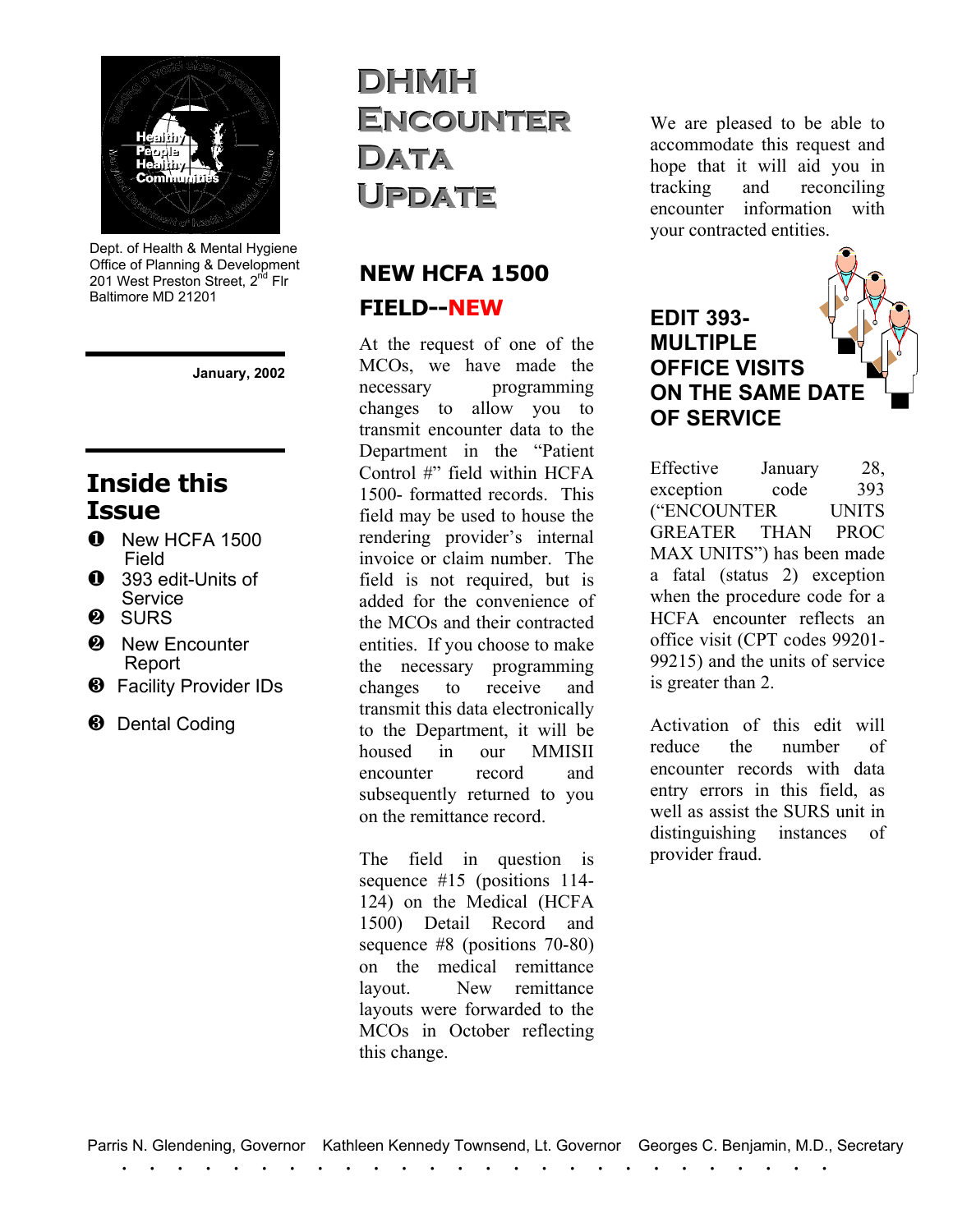# **S U R S**

The SURS (Surveillance and Utilization Subsystem) is a Federally required component of the Medicaid Management Information System (MMISII).

The SURS Unit manages this subsystem and produces reports to provide comprehensive profiles of the utilization of services to Medicaid recipients. These reports are used to detect fraud and abuse, monitor quality of services, and aid in the development of program policy.

In recent months, the SURS Unit has begun to focus more intensively on encounter data. The advent of new fatal exception codes (such as the 951 code, described in Volume 1, Issue 1 and the 393 code, described on page one of this issue) will help clean up the data and assist the SURS unit in the evaluation of encounter data. Look for other new codes to be added in the near future to assist in these efforts.

#### **NEW ENCOUNTER REPORT**

In December, you began receiving a new daily encounter report, (HMFV-1030R001, the Reject Summary Report) for any failed batches you submitted. This report reflects encounter files (I=HIP, J=HOP, E=HCFA, D=Dental), which failed the batch balancing function and were not accepted into the MMISII encounter data subsystem. Page 4 of the newsletter shows an annotated copy of this report which reflects the following information:

- 1. BATCH TYPE- the claim type for the failed batch (I=HIP,O=HOP, H=HCFA, D=Dental)
- 2. Reject reason description (see Page 6 for a more complete description.)
- 3. Batch Identifier- the unique identifier assigned by the MCO upon submission.

. . . . . . . . . . . . . . . . . . . . . . . . . . .

4. NUM RECS: The record number that was being processed at the time the batch failed

5. ACCUM \$: If the batch failure was due to a discrepancy regardng accumulated charges, this is the correct sum of the record's accommodation or ancillary charges

6. INPUT \$- The accumulated charges reported by the MCO in Record 90.

On Pages  $5 \& 6$ , you will find a copy of the Batch Balance Reject Reason Codes to assist you in interpreting this report. If you have any questions regarding batch failures, please contact Claudia Lamm at (410) 767-5150.